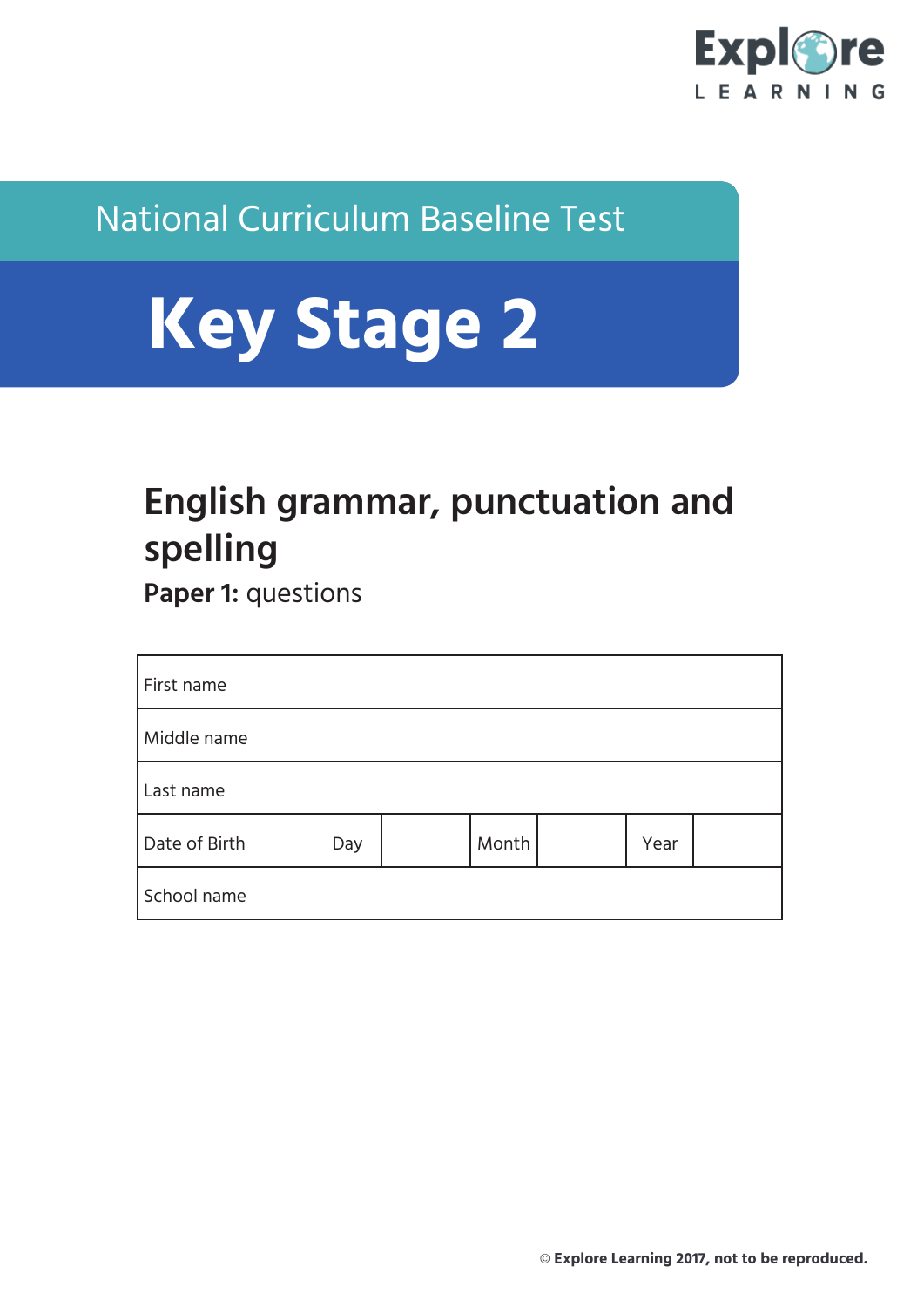### **[BLANK PAGE]**

Please do not write on this page.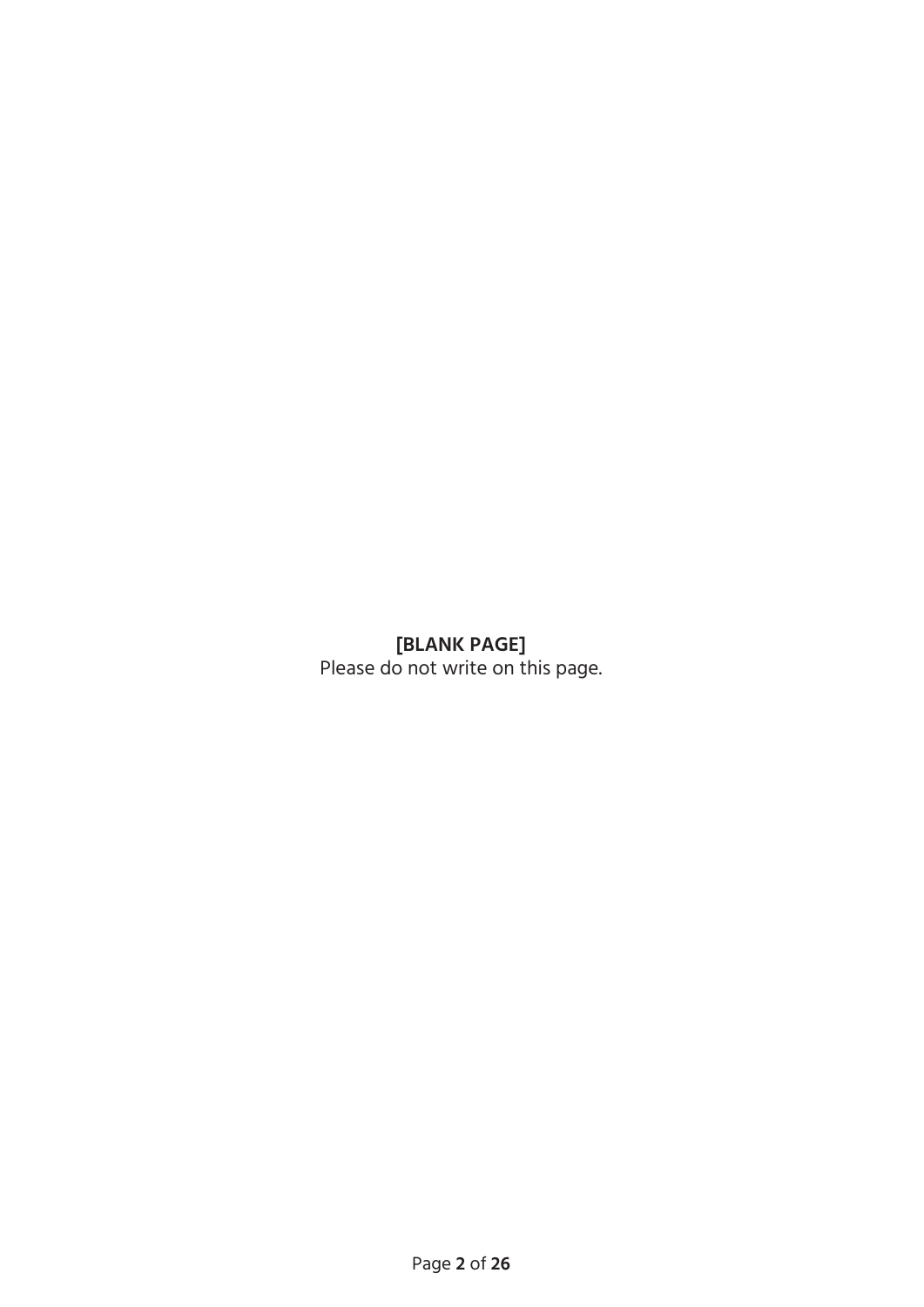# **Instructions**

### **Questions and answers**

There are different types of question for you to answer in different ways. The space for your answer shows you what type of answer is needed. Write your answer in the space provided.

### **Multiple-choice answers**

For some questions, you do not need to do any writing. Read the instructions carefully so that you know how to answer each question.

### **Short answers**

Some questions are followed by a line or a box. This shows that you need to write a word, a few words or a sentence.

### **Marks**

The number under each line at the side of the page tells you the maximum number of marks for each question.

You should work through the booklet until you are asked to stop.

Work as quickly and as carefully as you can. If you finish before the end, go back and check your work.

**You have 45 minutes to answer the questions in this booklet.**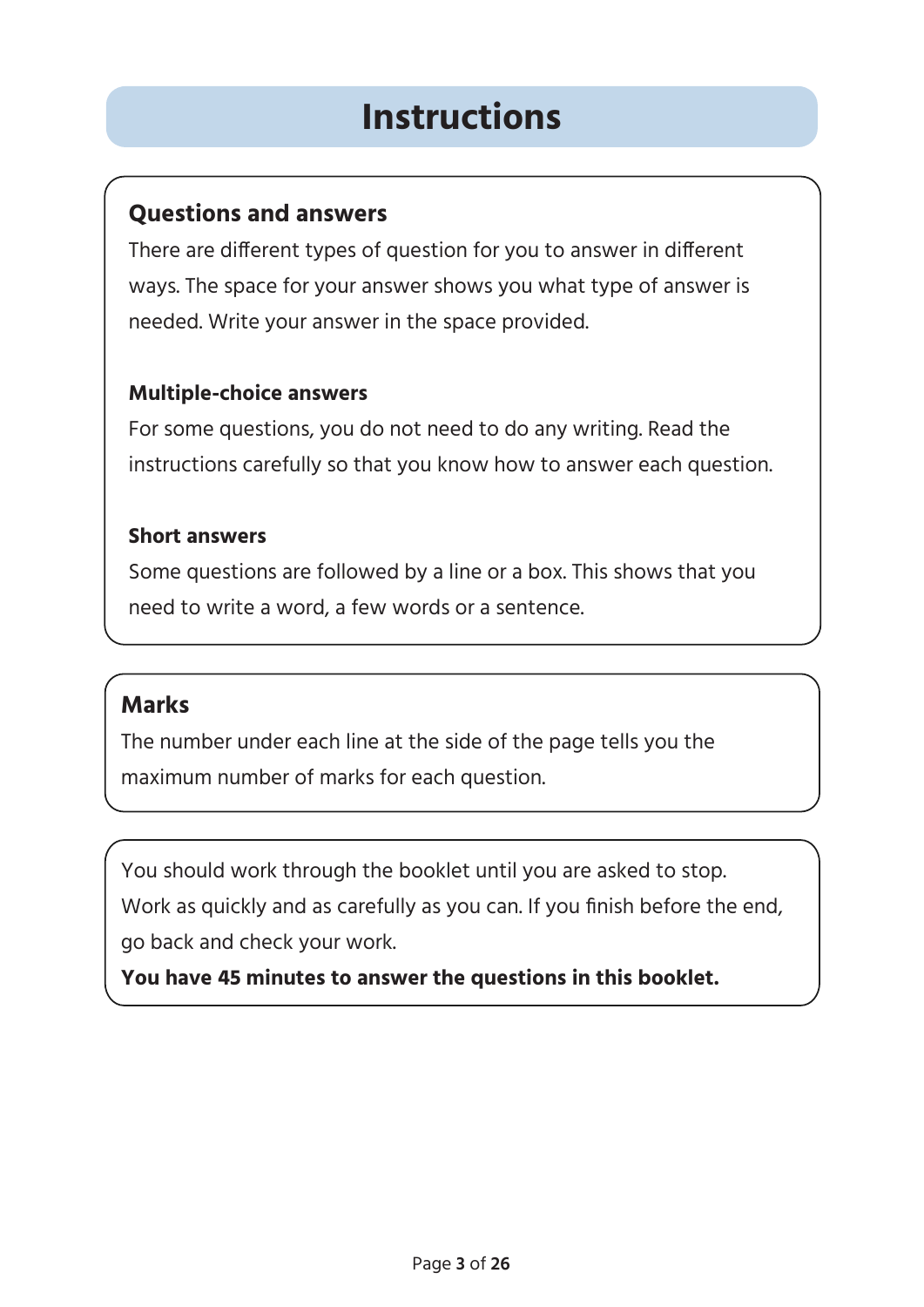

The film is due to start in 30 minutes

Can you guess what the film will be about

Tell me which film you would like to watch

Ask me about my favourite part of the film

1 mark



The glass was \_\_\_\_\_\_\_\_\_\_\_\_\_\_\_\_\_ by a football.



Tick **one**.

1 mark

Tick **one**.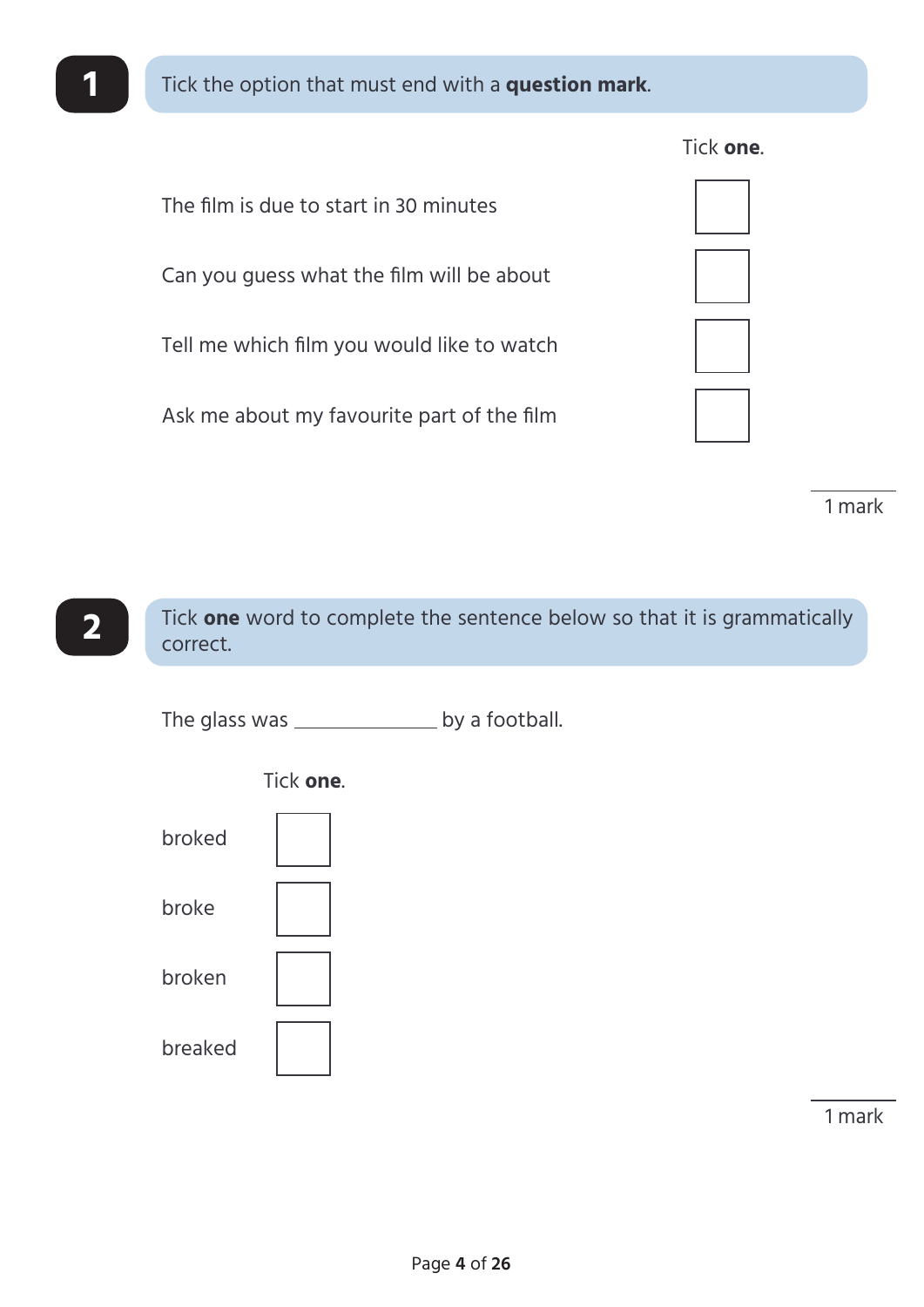

1 mark



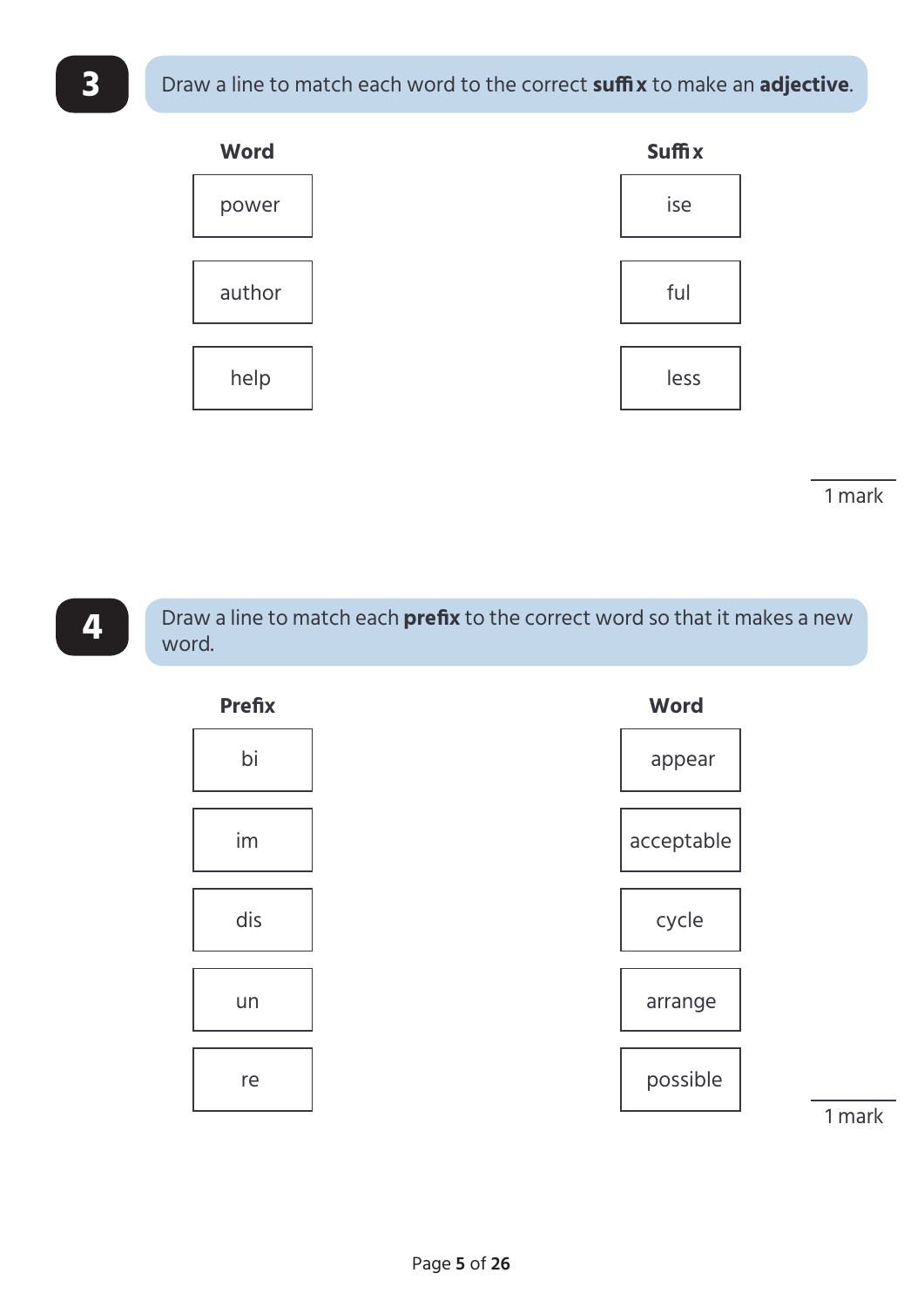**5** Complete the sentence below by writing the **conjunctions** from the box in the correct places. Use each conjunction **only once**.

|        | and                       | SO                           | but |  |
|--------|---------------------------|------------------------------|-----|--|
|        |                           |                              |     |  |
|        | The weather was very cold | Stephen wore gloves          |     |  |
| a hat, |                           | he forgot to wear his scarf. |     |  |
|        |                           |                              |     |  |
|        |                           |                              |     |  |



The girl ate a large pizza at the restaurant.

1 mark

1 mark



**7** Change the question below into a **command**.

Can you pass me the salt?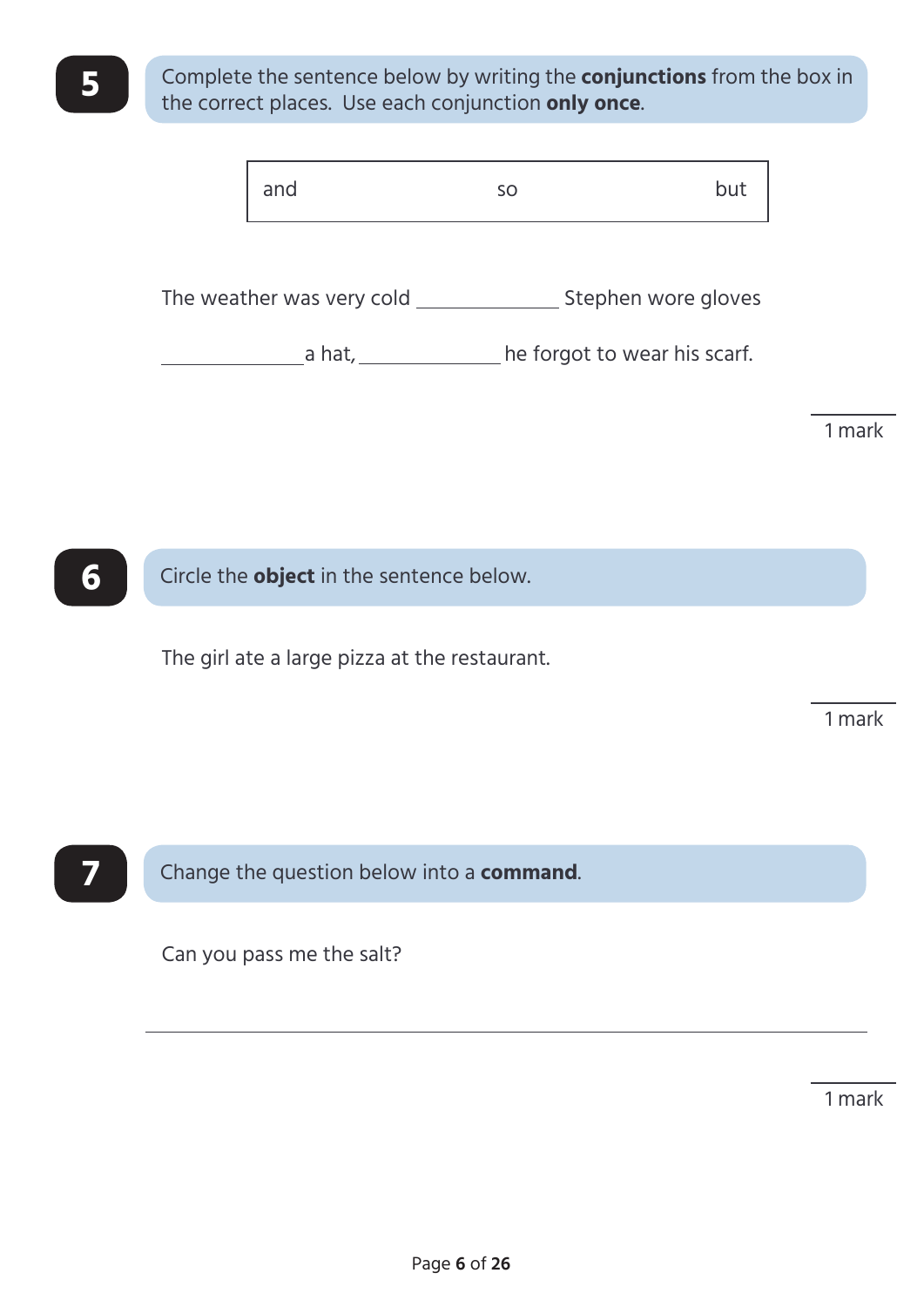**8** Rewrite the sentence below, replacing the underlined words in each with the correct **pronoun**. Remember to punctuate your answer correctly.

> Caroline looked everywhere for Caroline's dog. Eventually Caroline found Harry playing in the garden with Harry's ball.

> > 1 mark

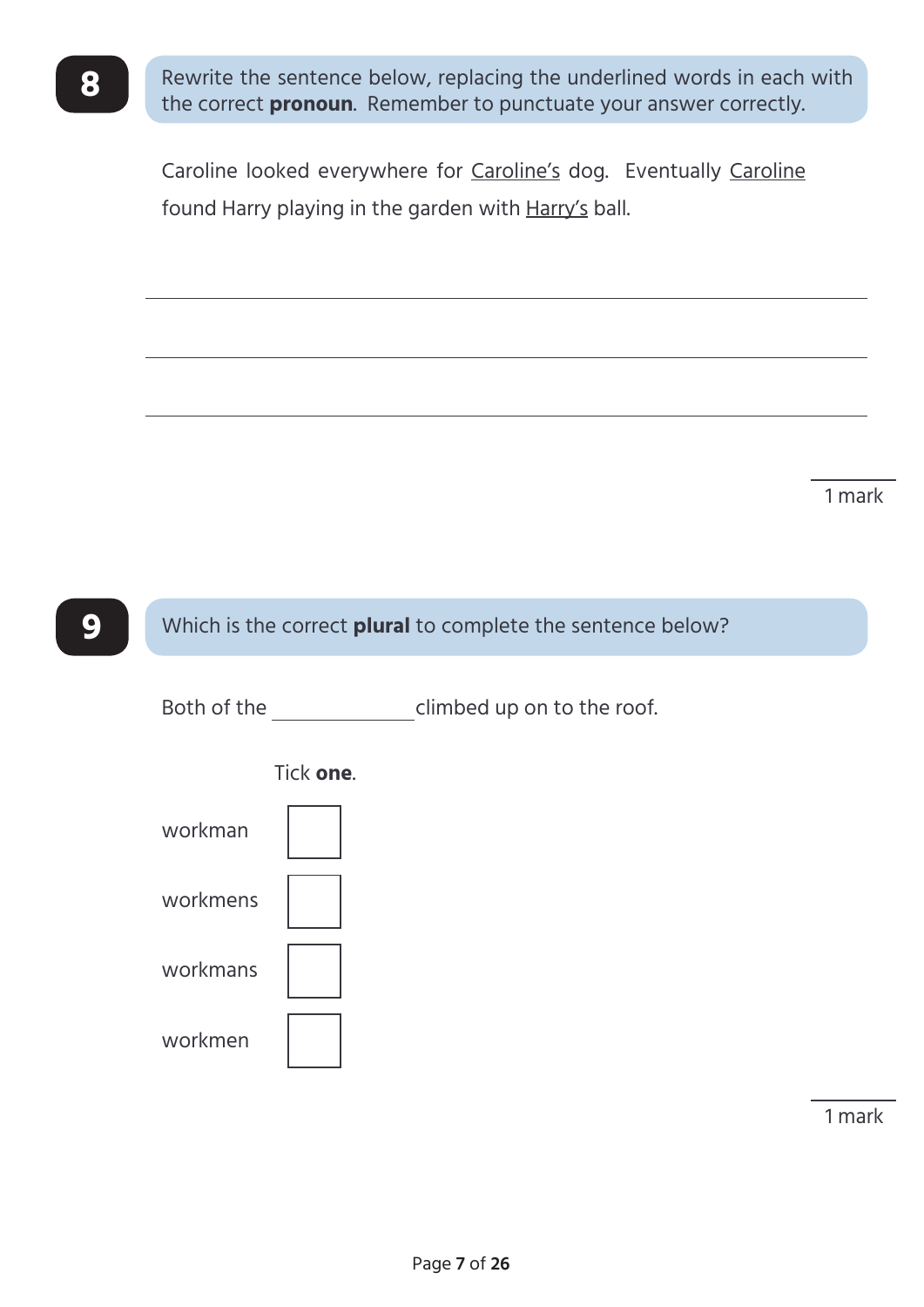

Insert **commas** in the correct places in the sentence below.

At the circus we saw tightrope walkers trapeze acts trained elephants and amazing acrobats.

1 mark



charlotte told me it was snowing on saturday, even though the weather forecast said it would not snow in manchester.

Choose one of the words that you have chosen and explain why it needs a capital letter.

Chosen word:

Explanation: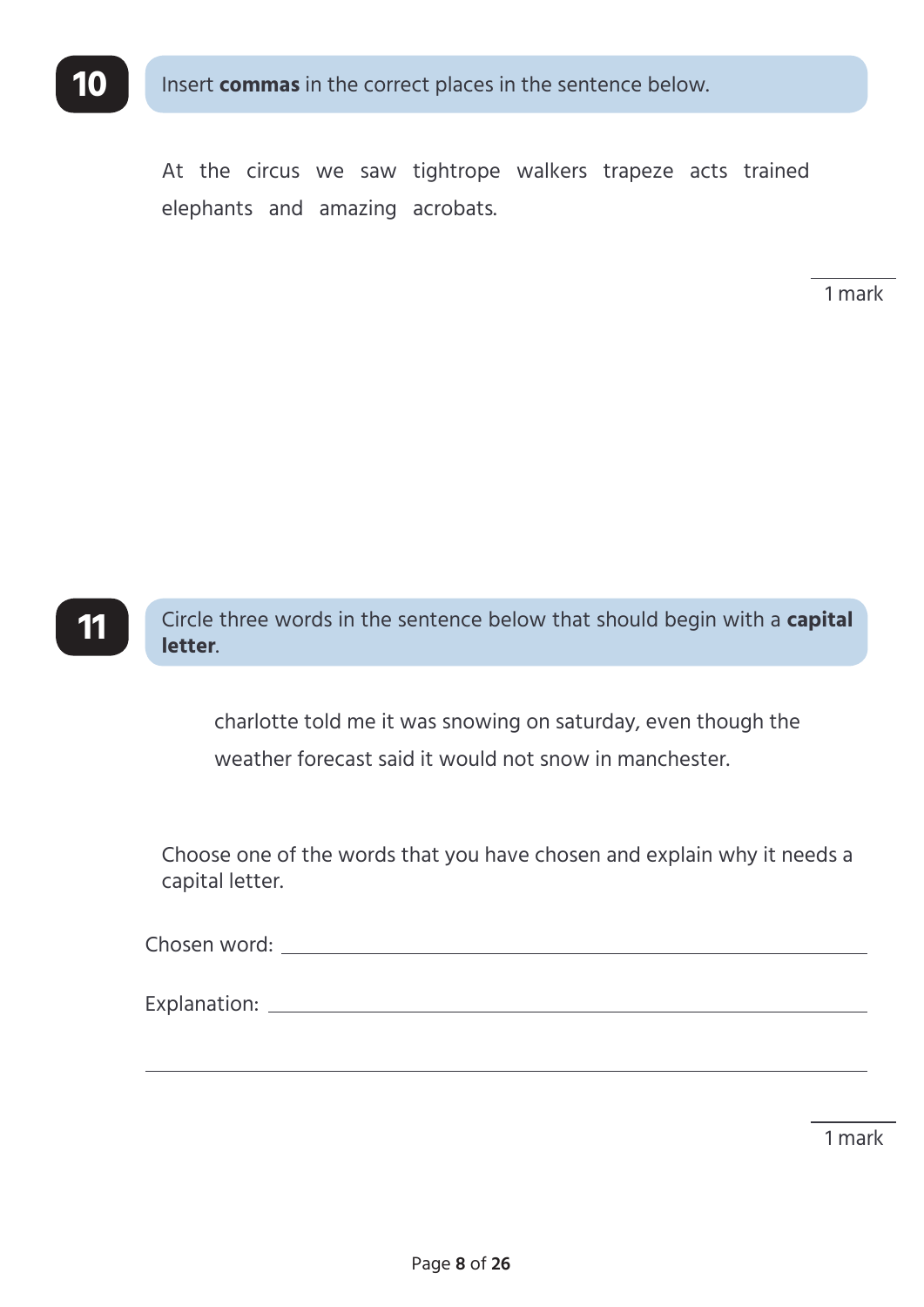

12 Write a **contraction** to replace the underlined words in each sentence below.

He could not believe this was happening. "The new machine will not work," he said. His friend had not tested it properly.

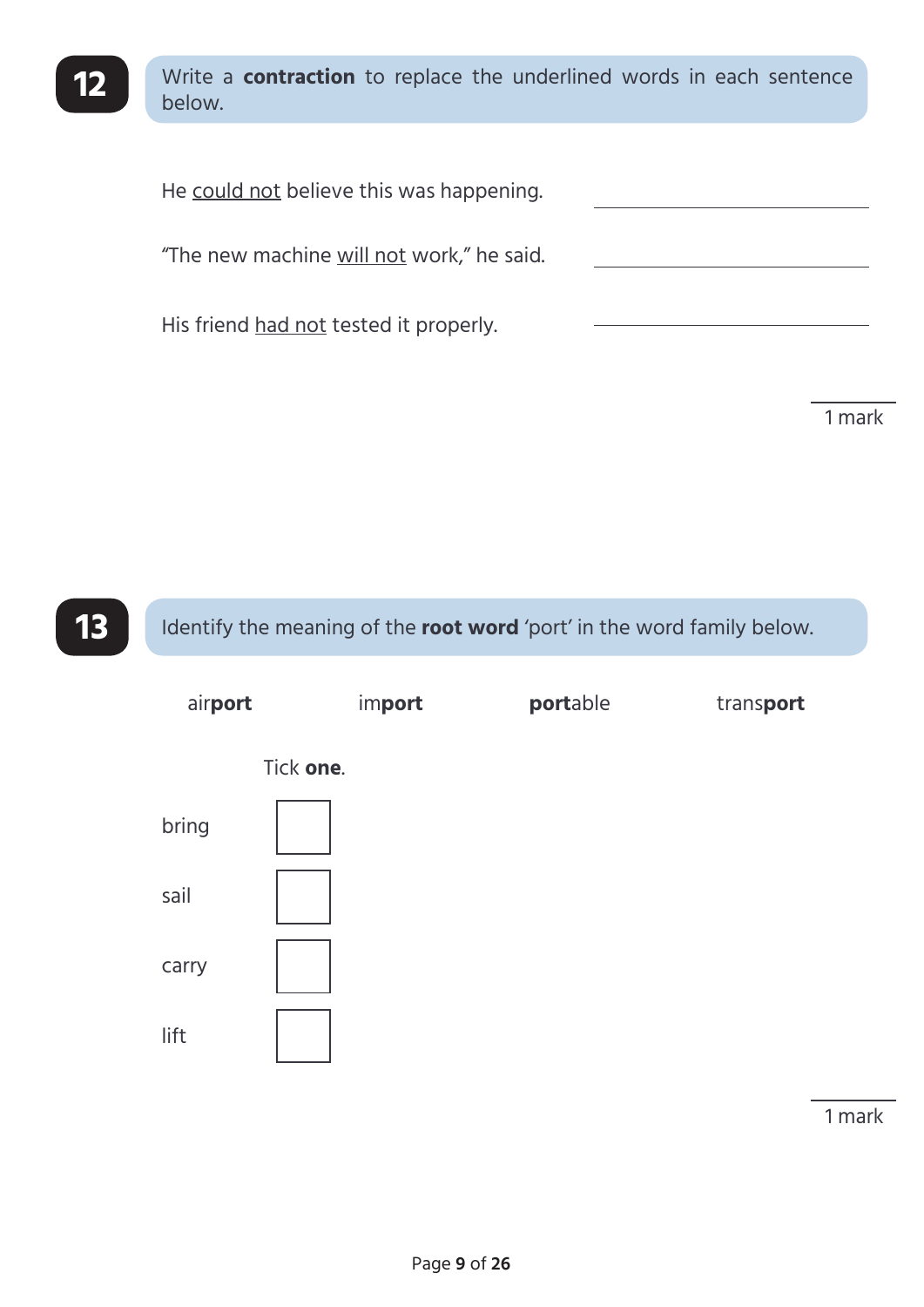

Adam skated \_\_\_\_\_\_\_\_\_\_\_\_\_\_\_\_\_\_\_\_\_\_\_\_\_\_\_\_\_\_\_\_\_ over the ice, as he talked

to his friend.

1 mark

**15** Insert a pair of **brackets** in the correct place in the sentence below.

Due to the thickness of the canopy the top branches and leaves of the trees , the Amazon floor is in permanent darkness.

1 mark

### **16** Insert a **semicolon** in the correct place in the sentence below.

Katie bought a new dress she wanted to try it on as soon as she got home.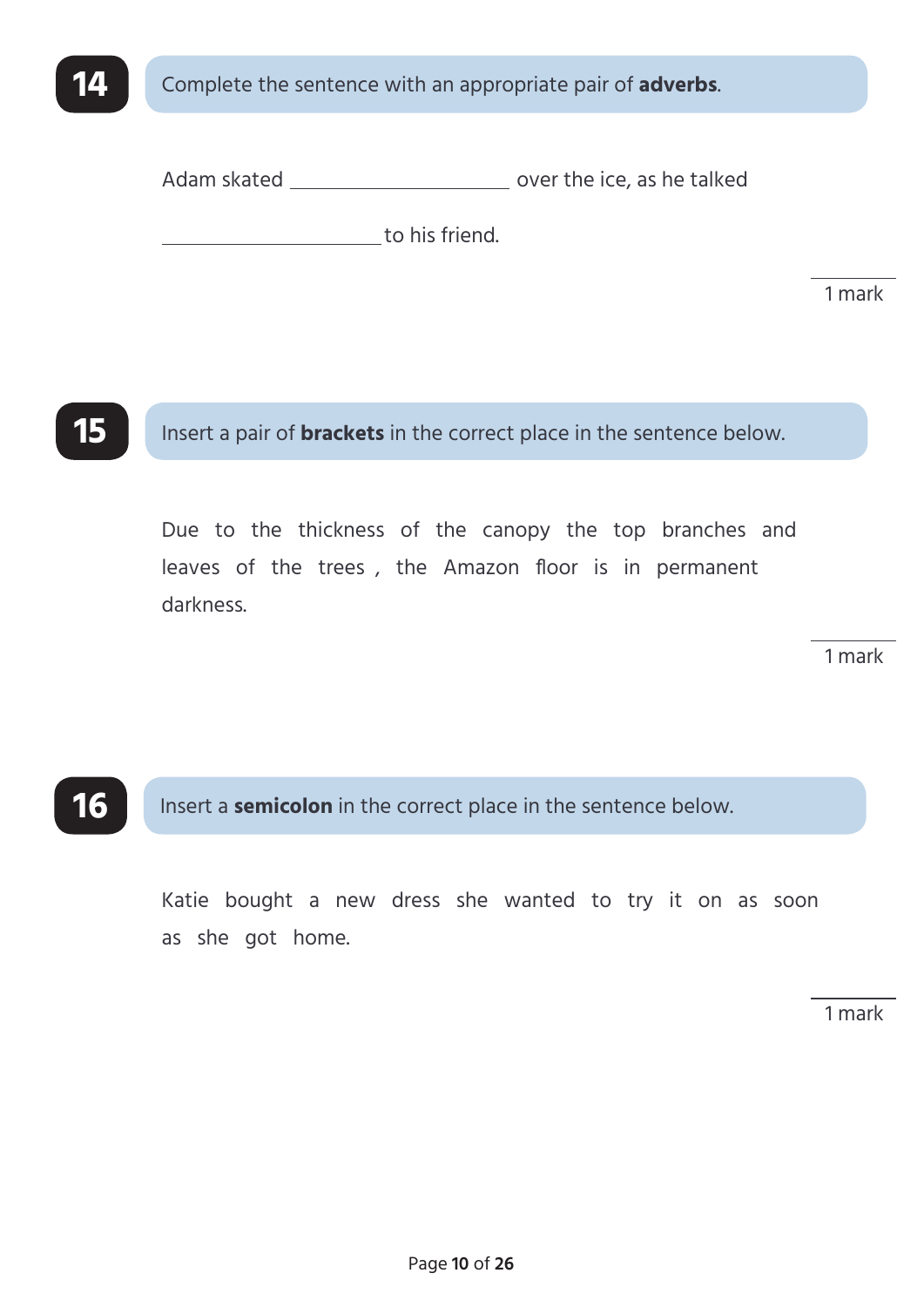

We saw a komodo dragon at Chester Zoo.

There was an ice cream van.

After the zoo, they all went home.

1 mark

**18** Write a suitable **question** to fit the answer below. Remember to use correct punctuation.

| Question | <b>Answer</b>                  |  |
|----------|--------------------------------|--|
|          | Tom's birthday is in December. |  |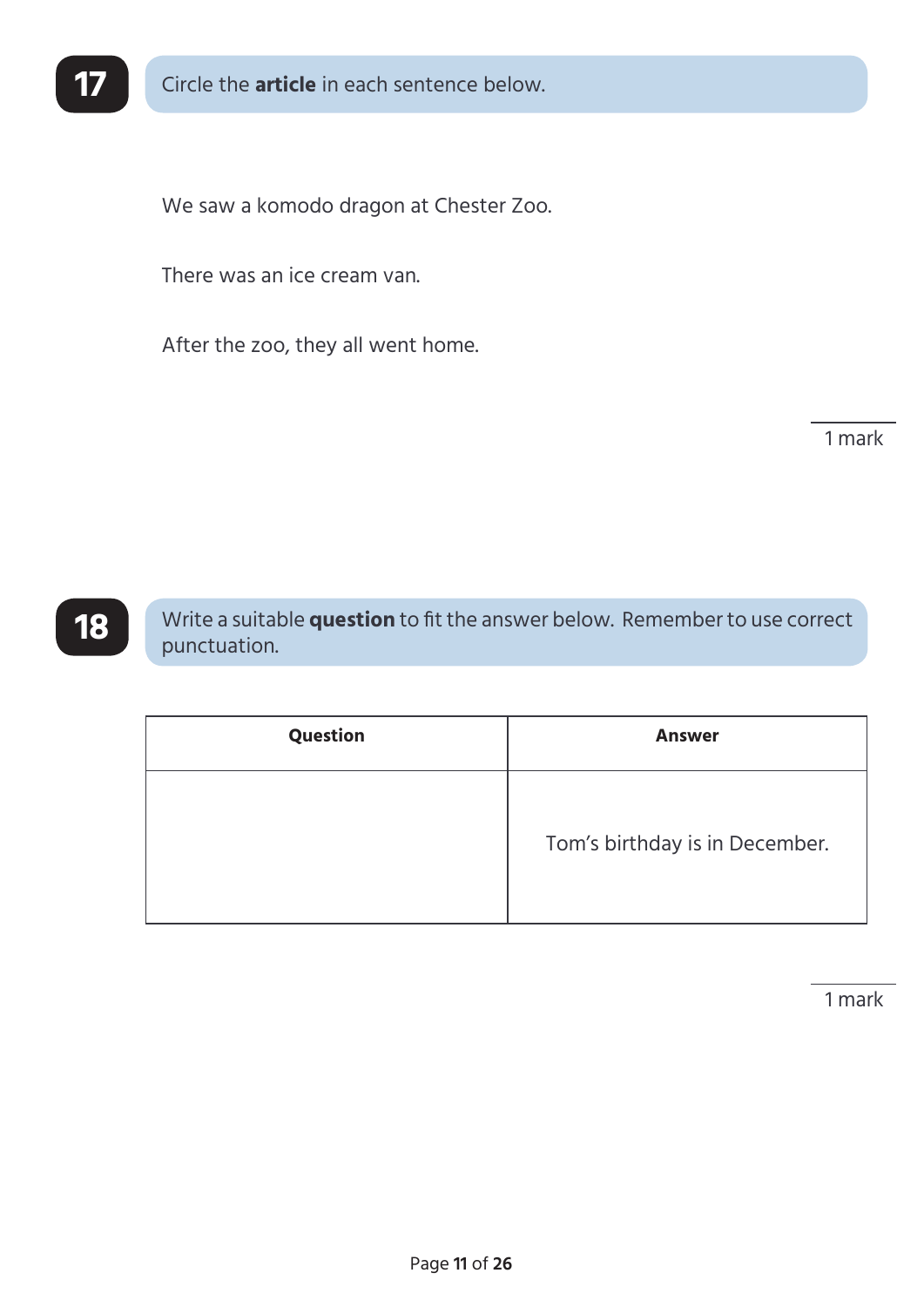| /erb | Noun | Conjunction | Adverb |
|------|------|-------------|--------|
|------|------|-------------|--------|

The mouse crept silently through the field so that he could avoid the large cat.



1 mark

**20** Draw a line to match each word to its correct **antonym**.

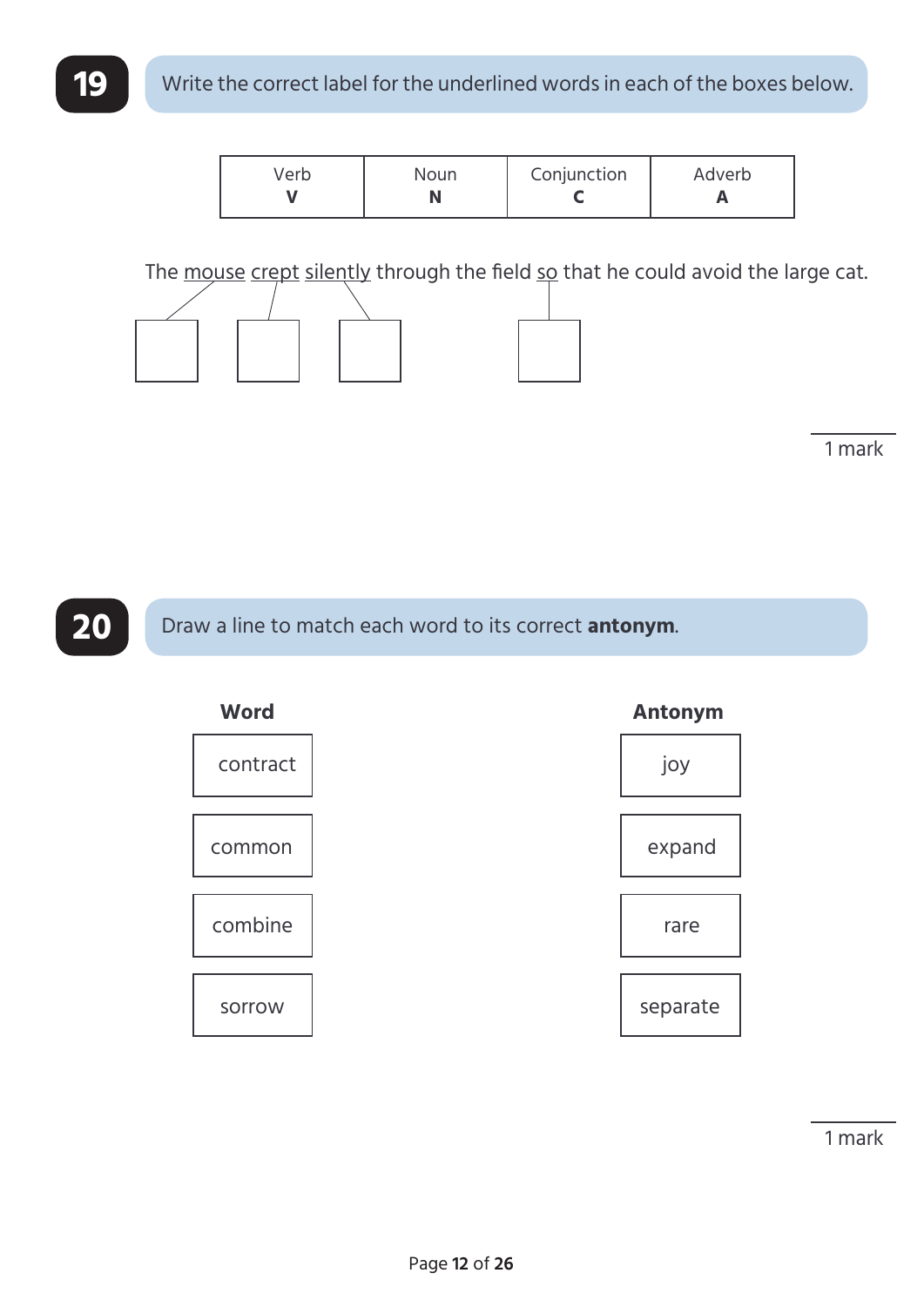

To bake the cake, you will need the following ingredients two eggs, flour, sugar, butter and milk.

1 mark



**22** Underline all the **nouns** in the passage below.

My whole family went on holiday to Tenerife. We went to the beach every day.

1 mark

### **23** Circle the word in the passage that contains an **apostrophe** for **possession**.

It's three o'clock and we've just finished school. Let's leave now and we'll be able to get to Laura's party first.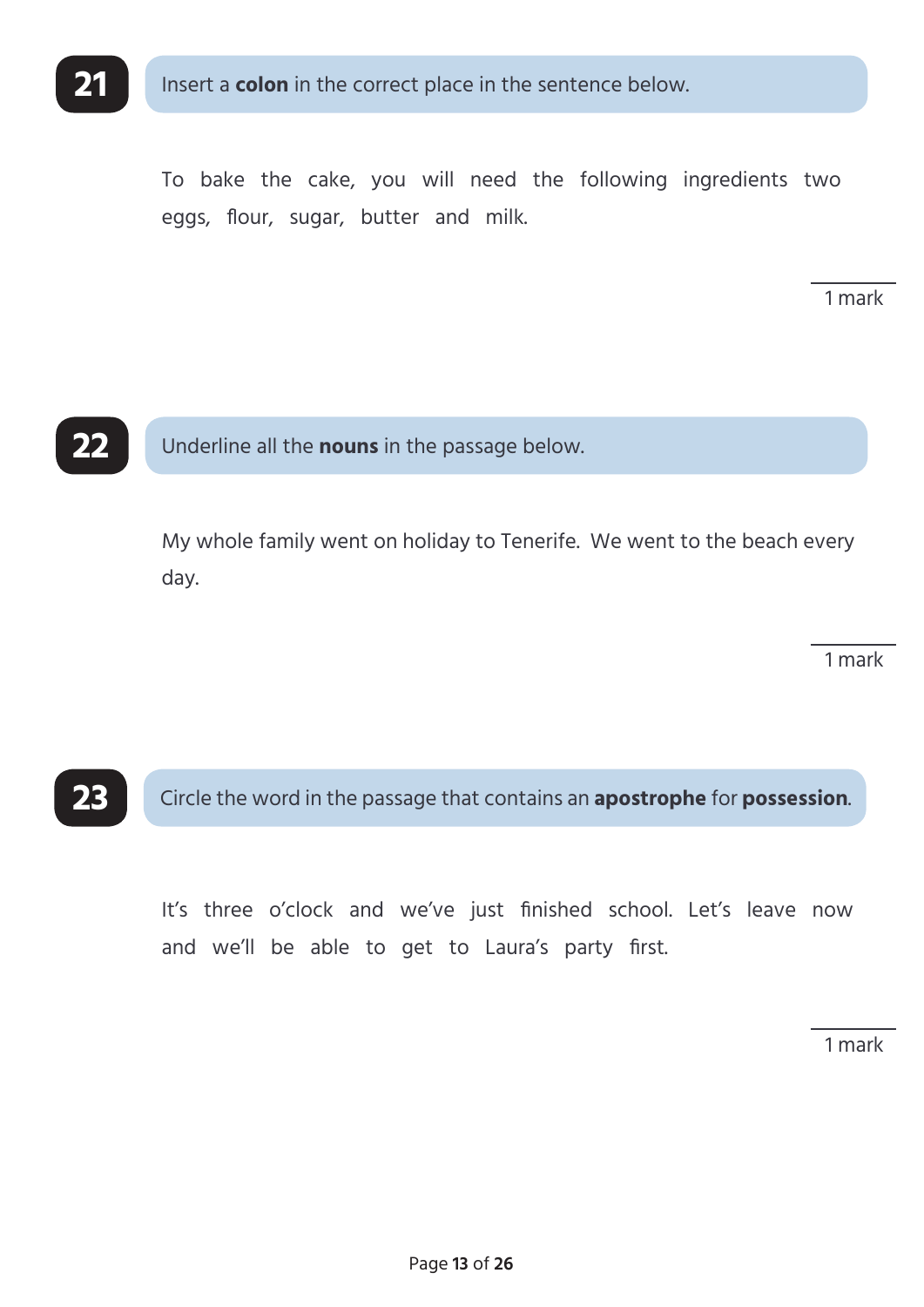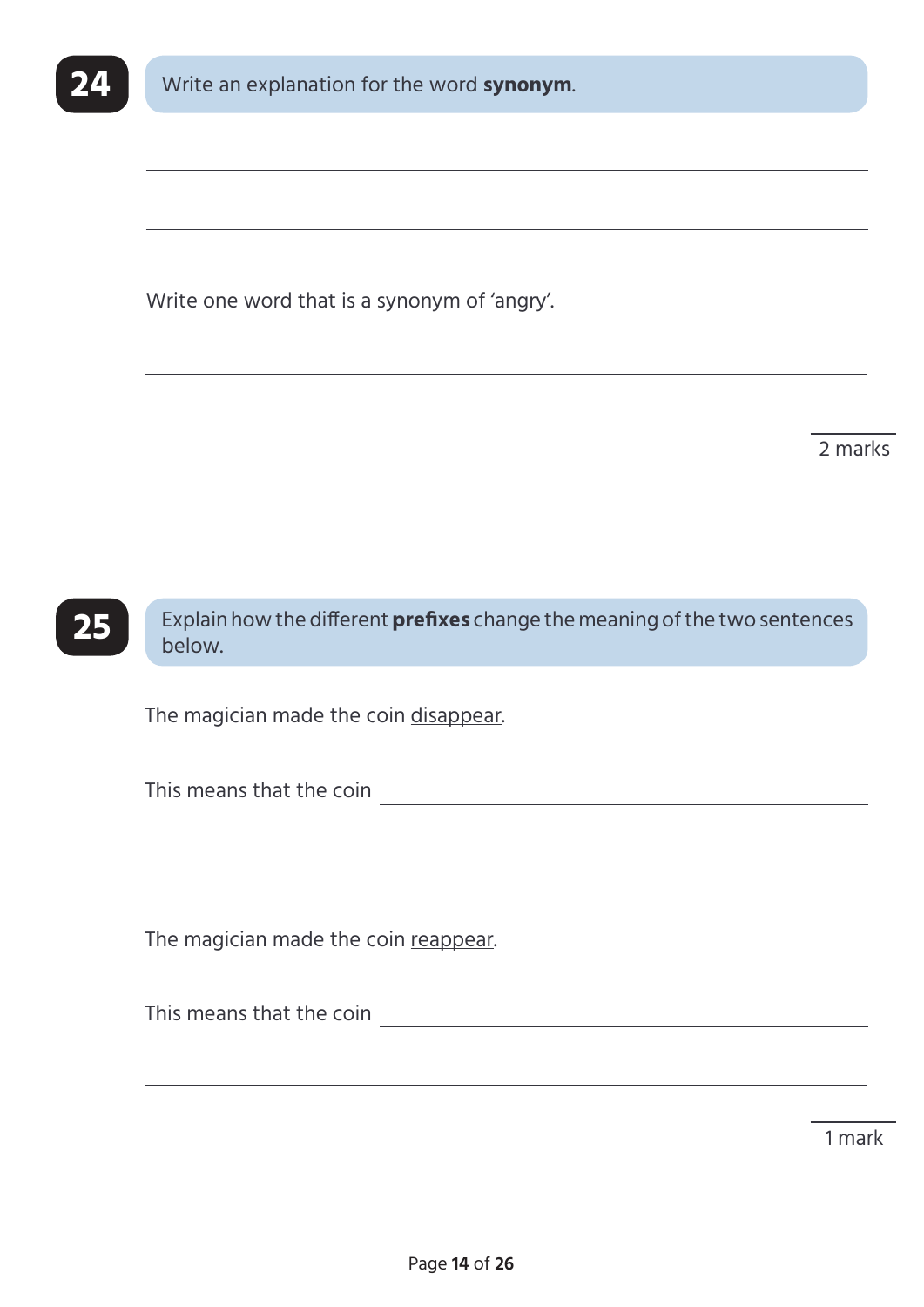

We bought that house last year. The house is \_\_\_\_\_\_\_\_\_\_\_\_\_\_\_\_\_\_\_\_\_\_\_.

I think these keys are \_\_\_\_\_\_\_\_\_\_\_\_\_\_\_\_\_\_\_\_\_\_\_\_\_\_\_. I left them on the table.

The house belongs to Mr. and Mrs. Jones. It is \_\_\_\_\_\_\_\_\_\_\_\_\_\_\_\_\_\_\_\_.

1 mark

**27** Put a tick to show whether the **apostrophe** in each sentence is used for **omission** or **possession**.

|                                                   | <b>Apostrophe used</b><br>for omission | <b>Apostrophe used</b><br>for possession |
|---------------------------------------------------|----------------------------------------|------------------------------------------|
| After school I like to play at<br>Zainab's house. |                                        |                                          |
| We'll finish your homework<br>after dinner.       |                                        |                                          |
| Amir's the best rugby player in<br>our class.     |                                        |                                          |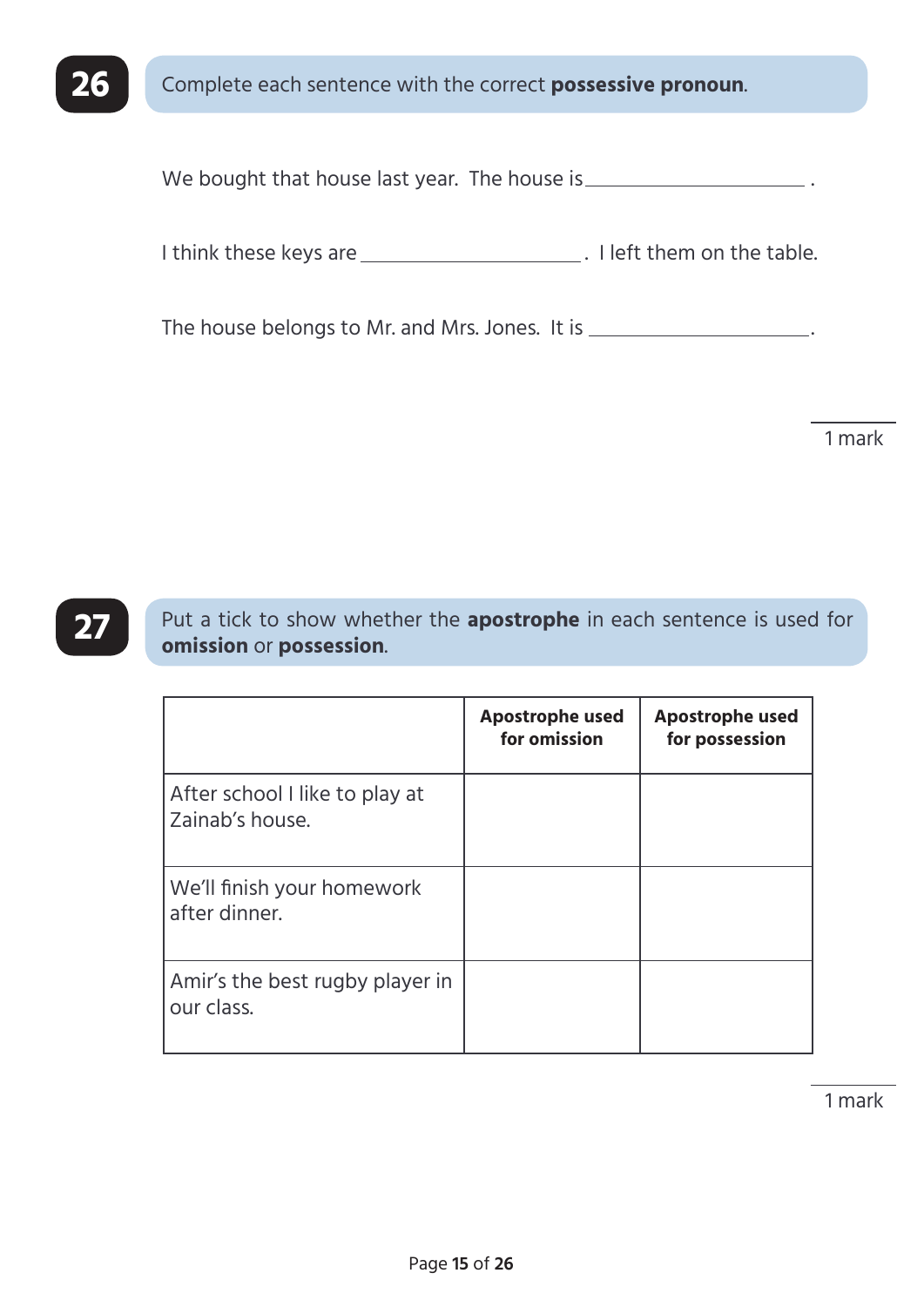

**28** Complete each sentence below with **I** or **me**.

She sits behind Adam and **in class**.

Olivia and \_\_\_\_\_\_\_\_\_\_\_\_\_\_\_ will be there later.

Please give it to Sarah and \_\_\_\_\_\_\_\_\_\_\_\_\_\_later today because we will need it then.

1 mark



The coat I bought has deep pockets.

That is the biggest ice cream sundae I've ever seen.

She finds maths easier than science.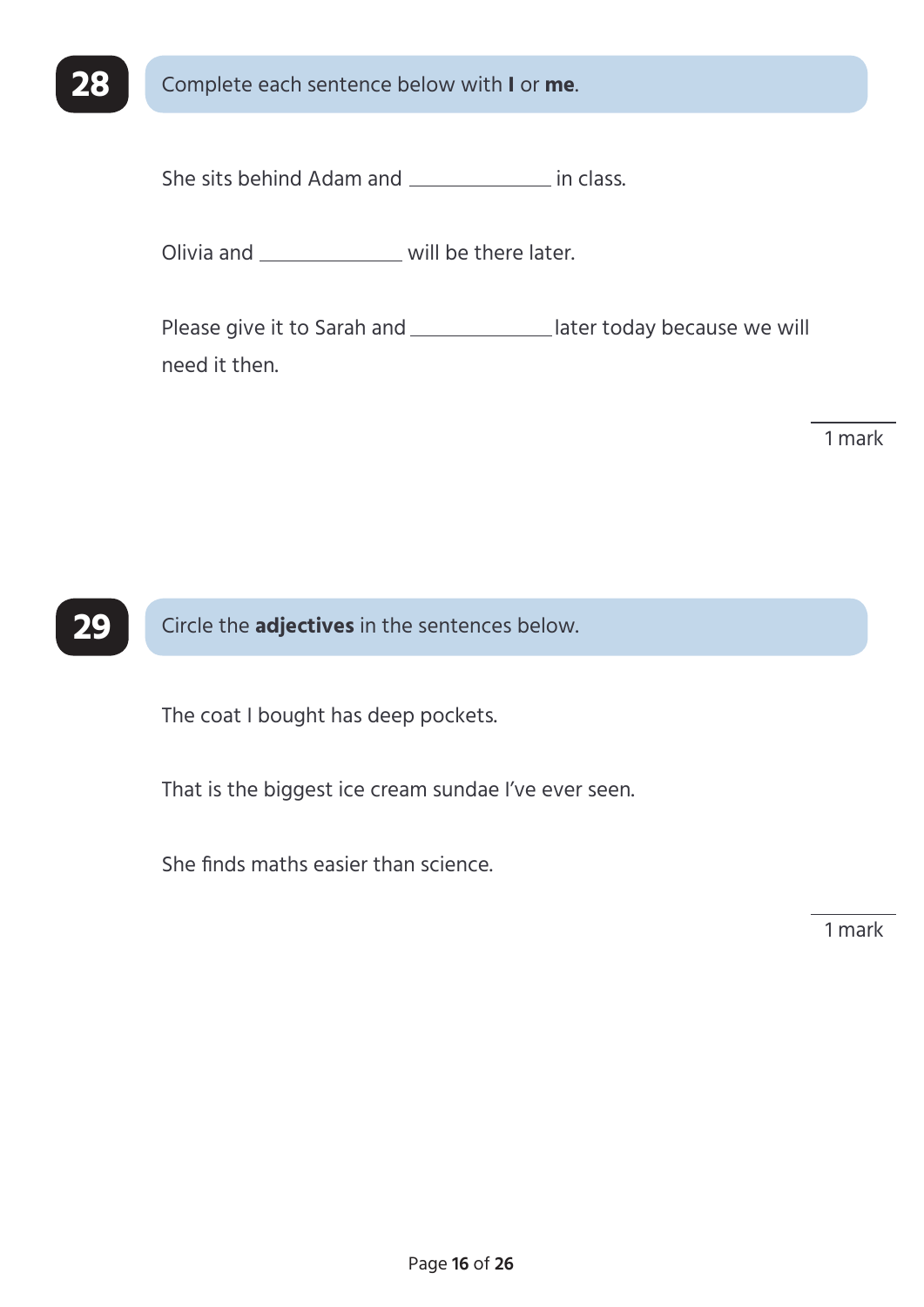

**30** Circle the **adverbs** in the sentences below.

It was the scariest film she had ever seen.

He threw his new toys carelessly into the box.

They play football there.

1 mark

**31** Tick one box in each row to show whether the sentence is written in the **active voice** or the **passive voice**.

|                                          | <b>Active Voice</b> | <b>Passive Voice</b> |
|------------------------------------------|---------------------|----------------------|
| The girl was washing the car.            |                     |                      |
| Charlotte baked a big<br>chocolate cake. |                     |                      |
| The football was kicked by<br>Tom.       |                     |                      |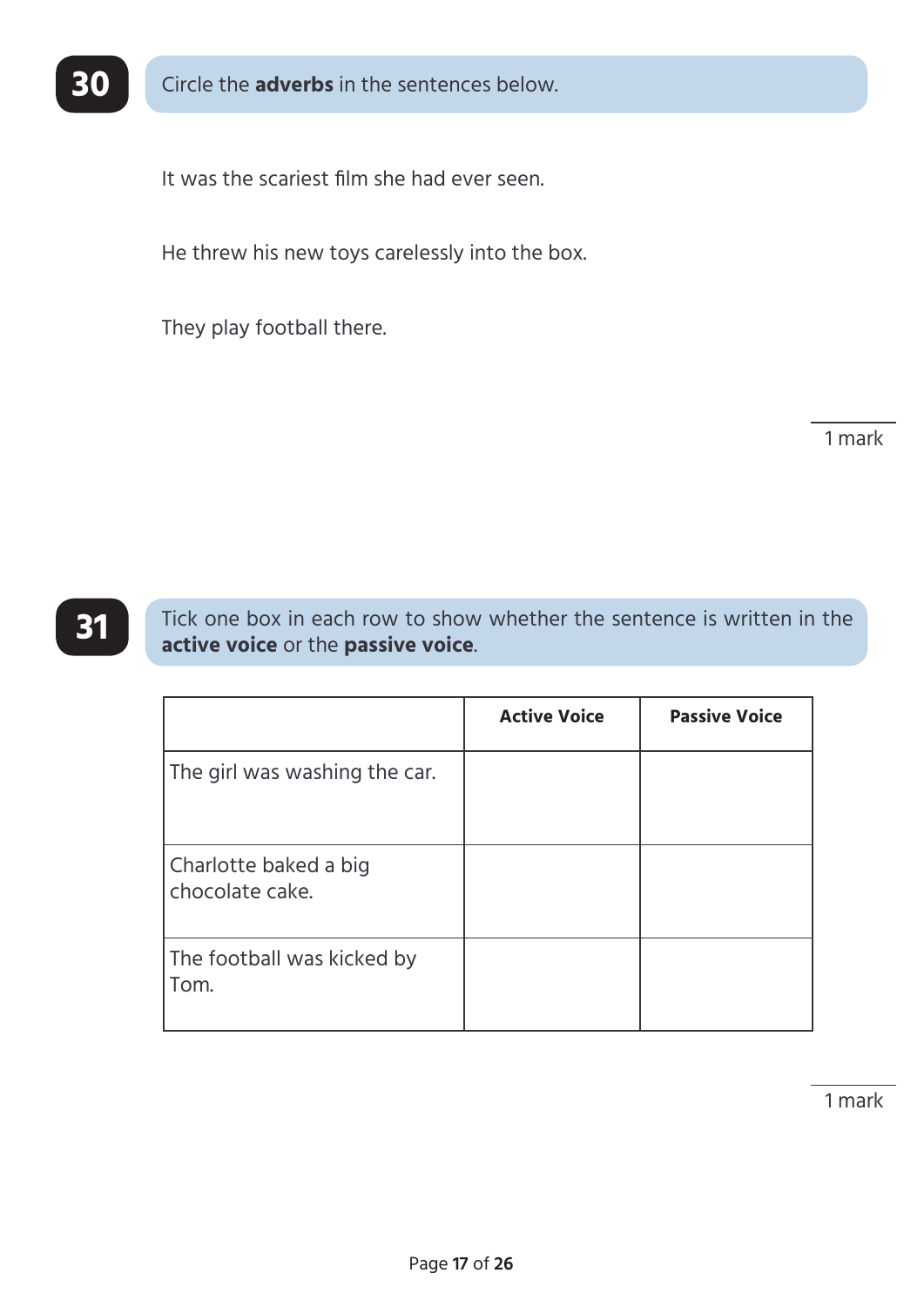

**32** Circle the correct underlined word in each of the sentences so that they make sense.

Sarah was **being / been** very silly.

The football match may **have / of** been cancelled.

The children were **seen / seeing** Grandad.

1 mark



**33** Rewrite the sentence below, changing it from direct to **reported speech**. Remember to punctuate your answer correctly.

"I know the answer," Finley whispered to Oliver.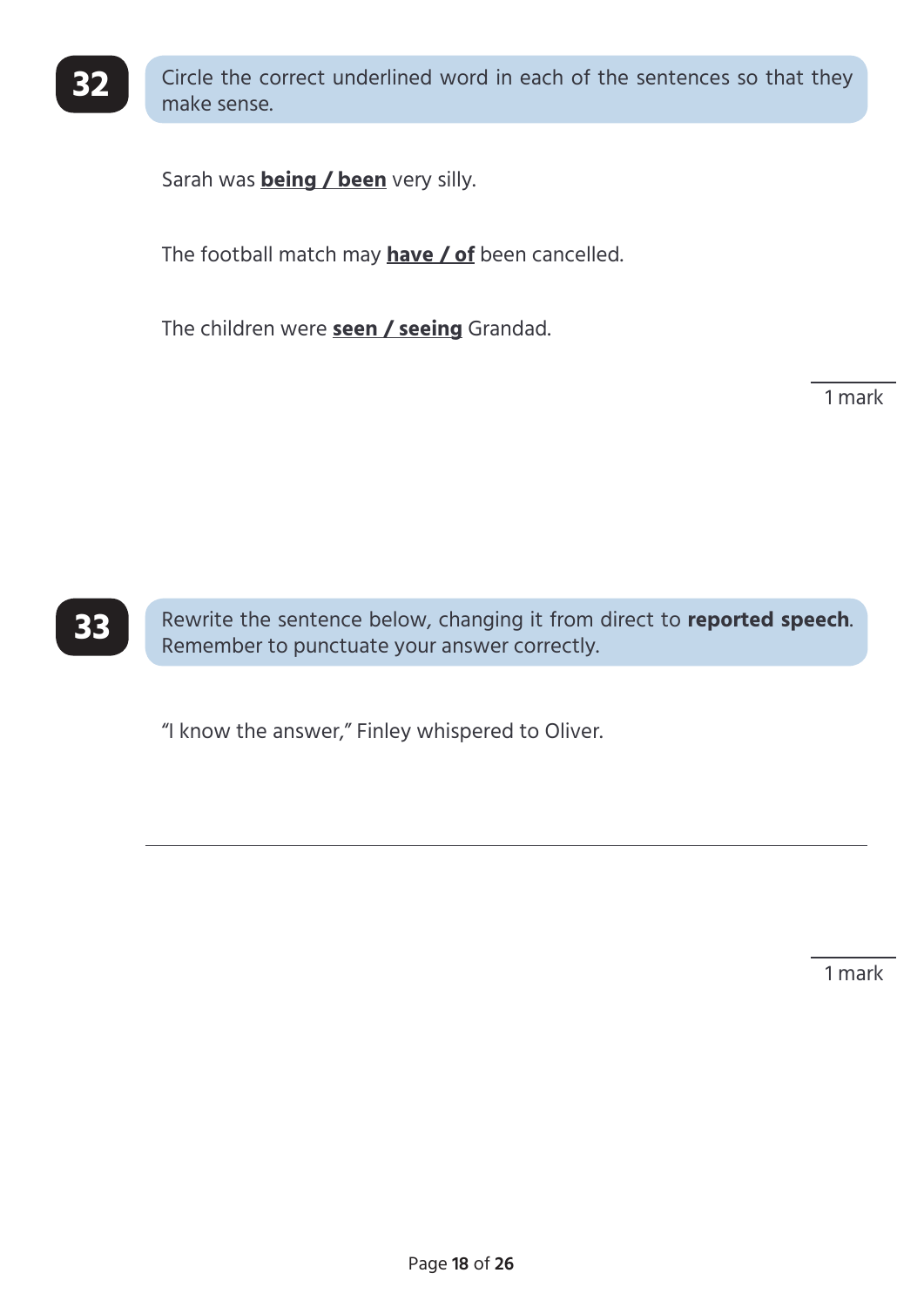

Excuse me , can you tell me what time it is ? whispered the old man next to me.

1 mark



**35** Underline the **relative clause** in the sentence below.

I sent an email to my friend who lives in Australia.

1 mark

**36** Rewrite the sentence below so that it is written in the **passive voice**. Remember to punctuate your sentence correctly.

Many people speak English.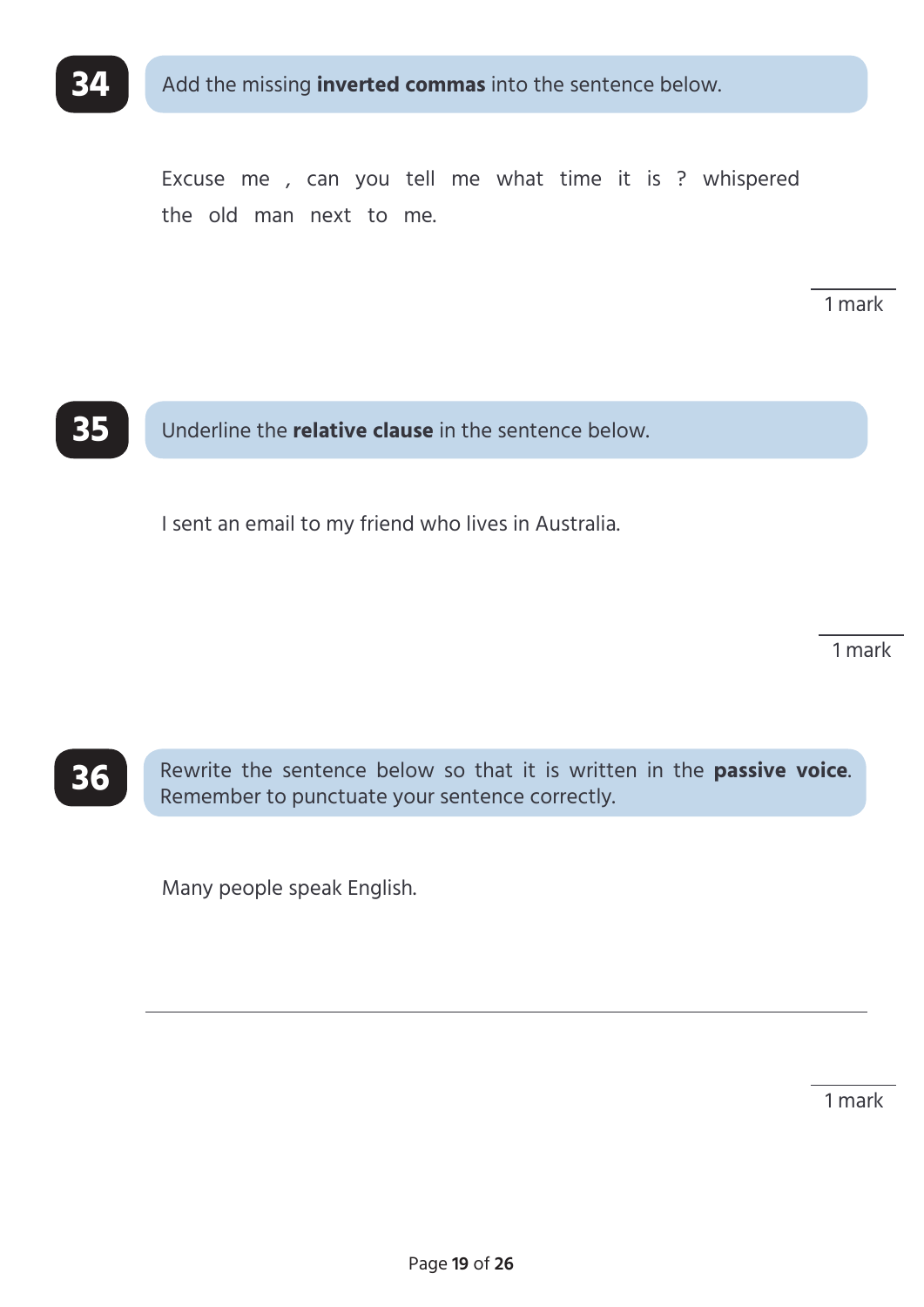**37** Tick one box in each row to show whether the underlined part of the sentence is a **phrase** or a **clause**.

|                                                                        | <b>Phrase</b> | <b>Clause</b> |
|------------------------------------------------------------------------|---------------|---------------|
| After studying late into the<br>night, Sam fell asleep at his<br>desk. |               |               |
| On Saturday, I went to the<br>cinema.                                  |               |               |
| Rebecca and Anna skipped<br>along the seafront.                        |               |               |

1 mark

**38** Insert **two** missing **dashes** into the sentence below so that it makes sense.

The largest battle of the First World War The Battle of the Somme is known as one of the bloodiest battles in history.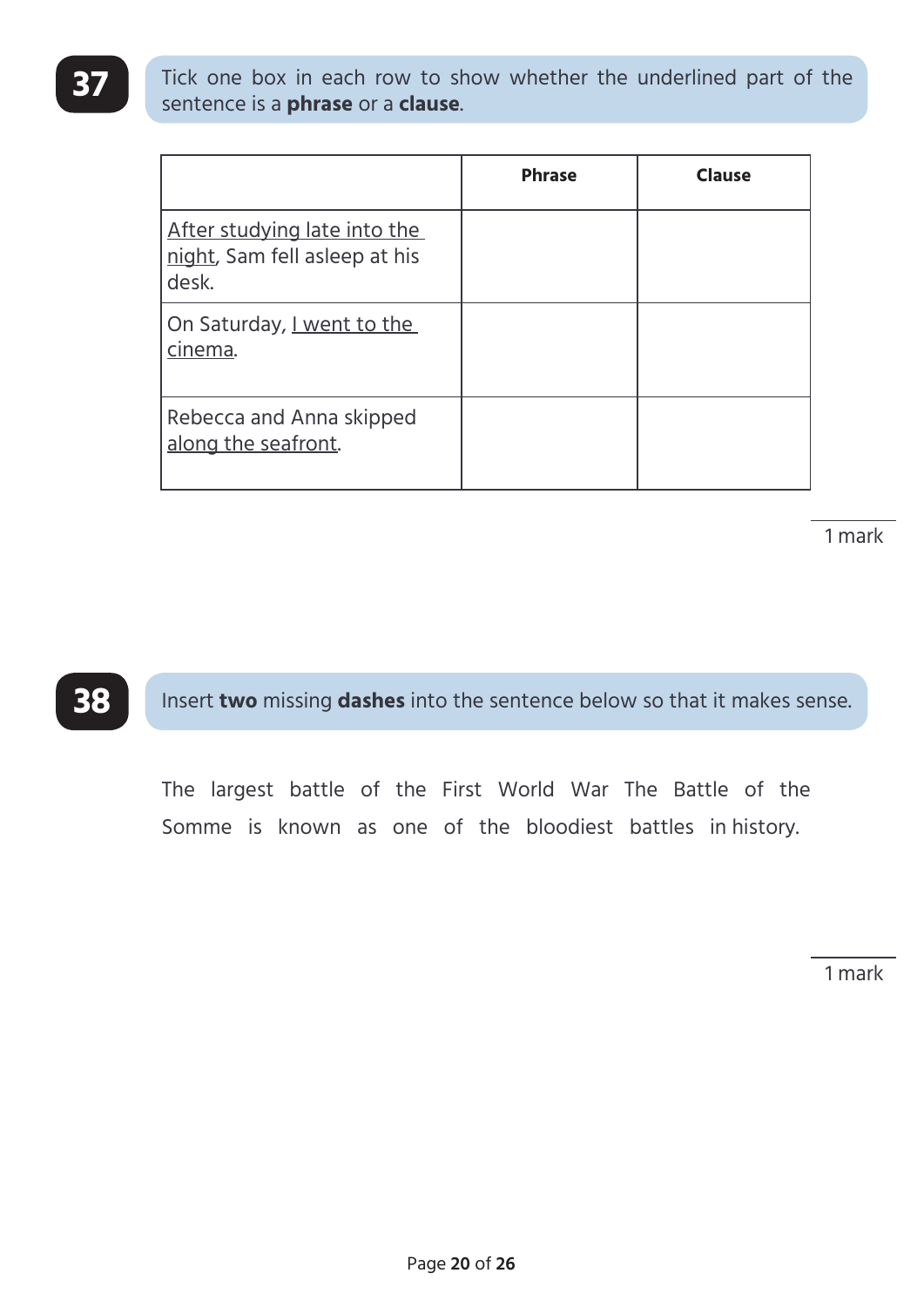

**39** Underline the longest possible **noun phrase** in the sentence below.

The film about sharks was quite fascinating.

1 mark



**40** Underline the **fronted adverbial** in the sentence below.

As fast as he could, the deer ran through the forest.

1 mark

### **41** Underline the verb phrase that is in the **present perfect** tense in each of the sentences below.

They have offered John a new job in the last year.

Jasmine has invited everyone from her class to tonight's party.

Phoebe has missed three days of school this month.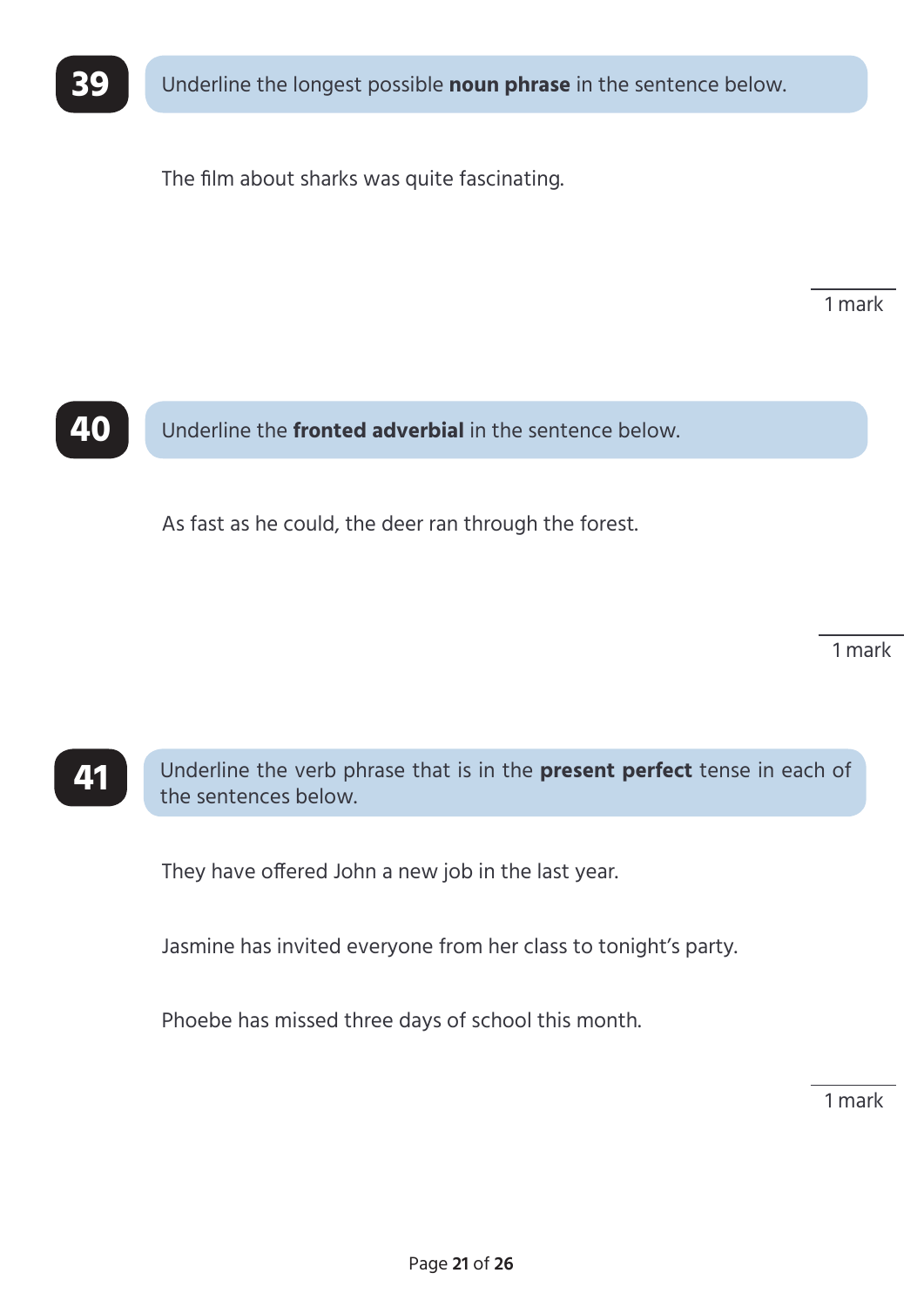|                                                                  | <b>Verb</b> | <b>Noun</b> | <b>Adverb</b> | <b>Adjective</b> |
|------------------------------------------------------------------|-------------|-------------|---------------|------------------|
| The bathroom light was<br>always left on.                        |             |             |               |                  |
| Francesca ate strawberries<br>dipped in chocolate.               |             |             |               |                  |
| There was a measurable<br>increase in the number of<br>absences. |             |             |               |                  |

1 mark

### **43** Tick **all** the sentences that contain a **preposition**.

Make sure you do your homework.

I enjoy jogging around the park.

Beneath the water, she could see a beautiful dolphin.

My sister is on the television.



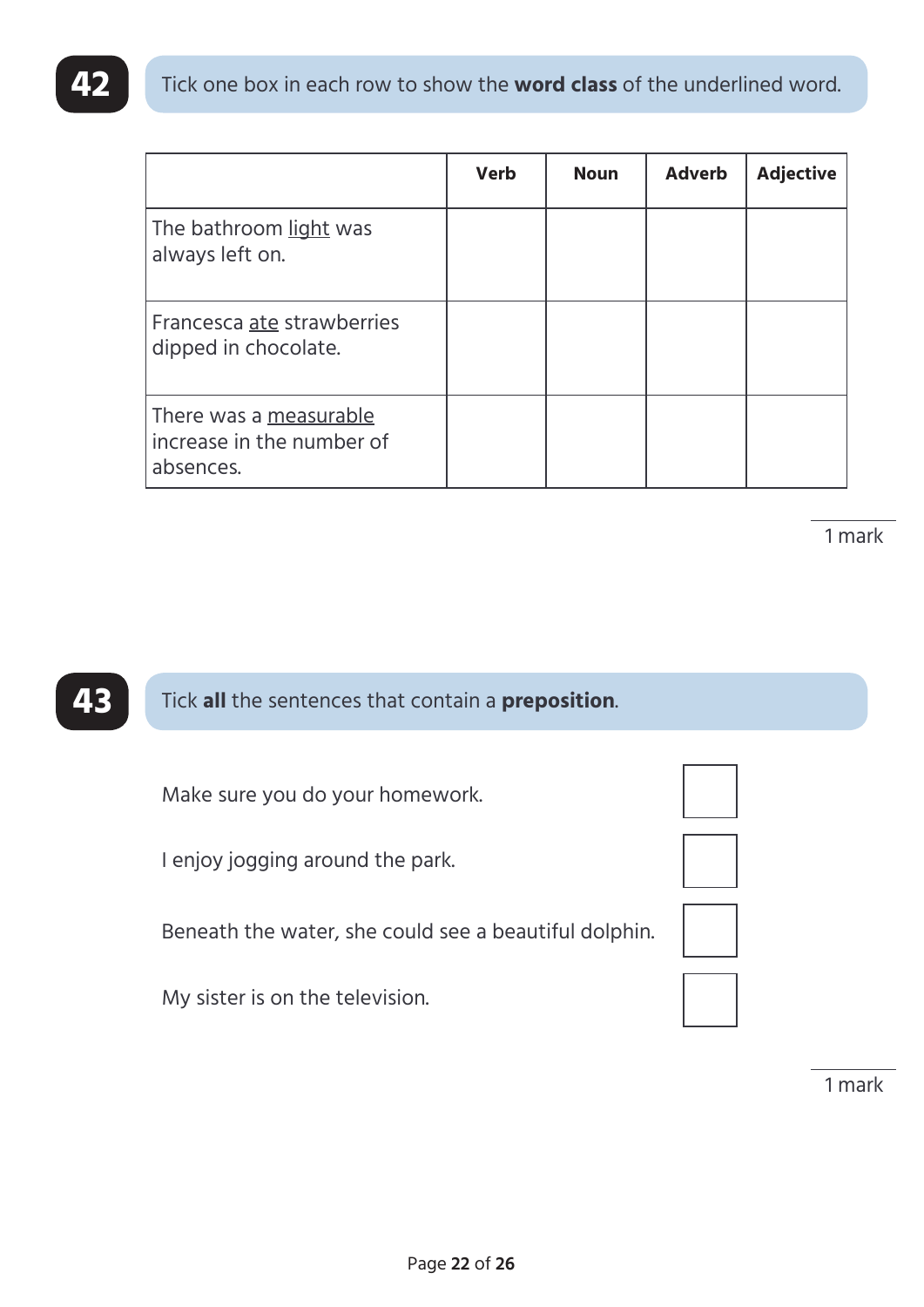

**44** Underline the **prepositional phrases** in the sentences below.

Laura leant against the wall.

Zak walked his dog across the street.

The towel on the bathroom floor was wet due to the leaking shower.

1 mark

**45** Which verb completes the sentence so that it uses the **subjunctive form**?

If I Same the teacher, I would let the class leave early.



Tick **one**.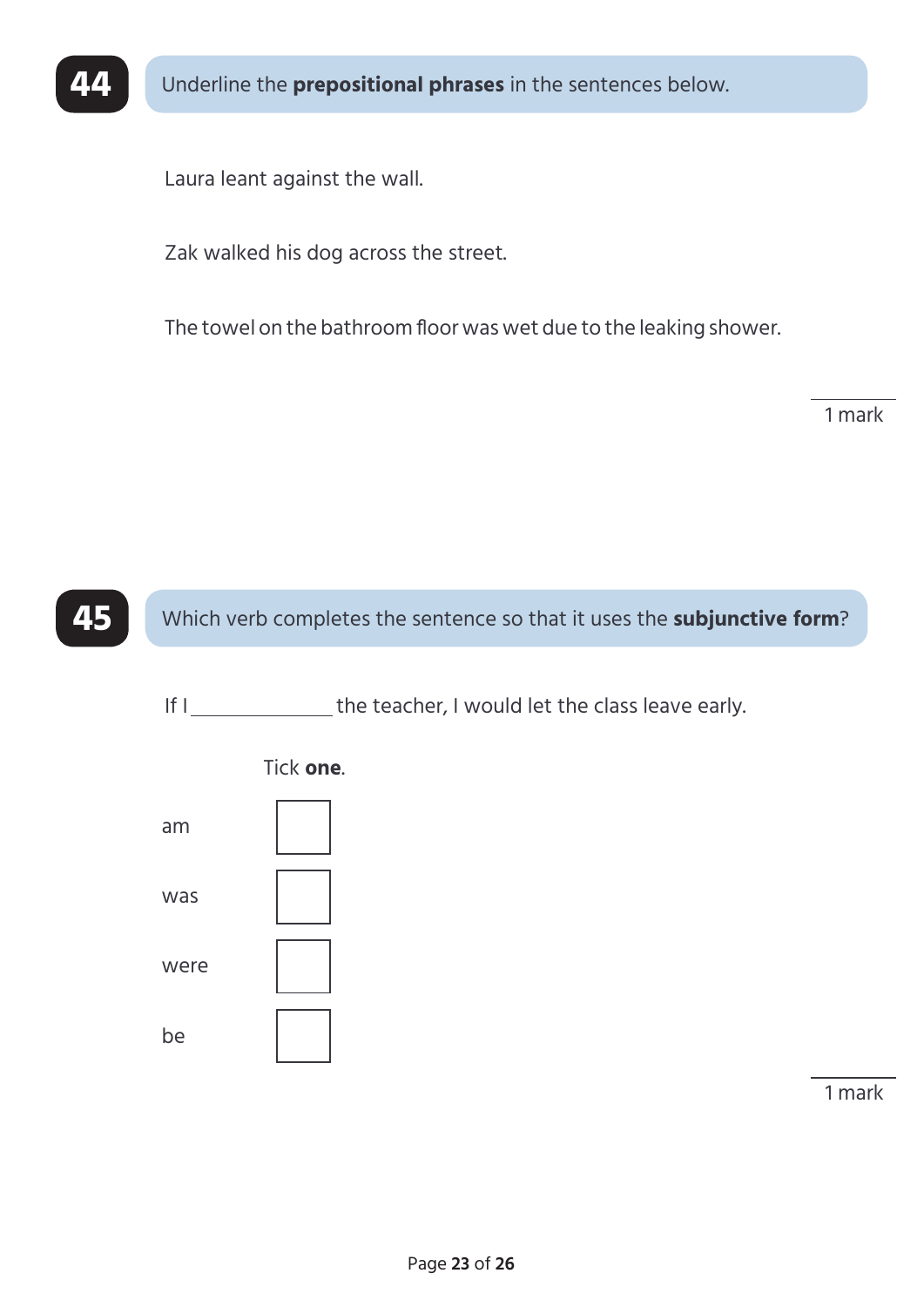**46** Tick one box in each row to show if the underlined clause is a **main clause**  or a **subordinate clause**.

|                                                                      | <b>Main</b><br><b>Clause</b> | <b>Subordinate</b><br><b>Clause</b> |
|----------------------------------------------------------------------|------------------------------|-------------------------------------|
| After she picks me up, Mum is<br>taking me to buy new shoes.         |                              |                                     |
| <u>I first met her in Portugal,</u><br>where we went on holiday.     |                              |                                     |
| My brother, who is younger<br>than me, is already taller than<br>me. |                              |                                     |

1 mark

**47** Which sentence below uses **past progressive**?

Alex found her homework too easy.

Before Dad went to work, he had a nap.

Ross showed me his new car.

Rachel was learning a dance for the competition.







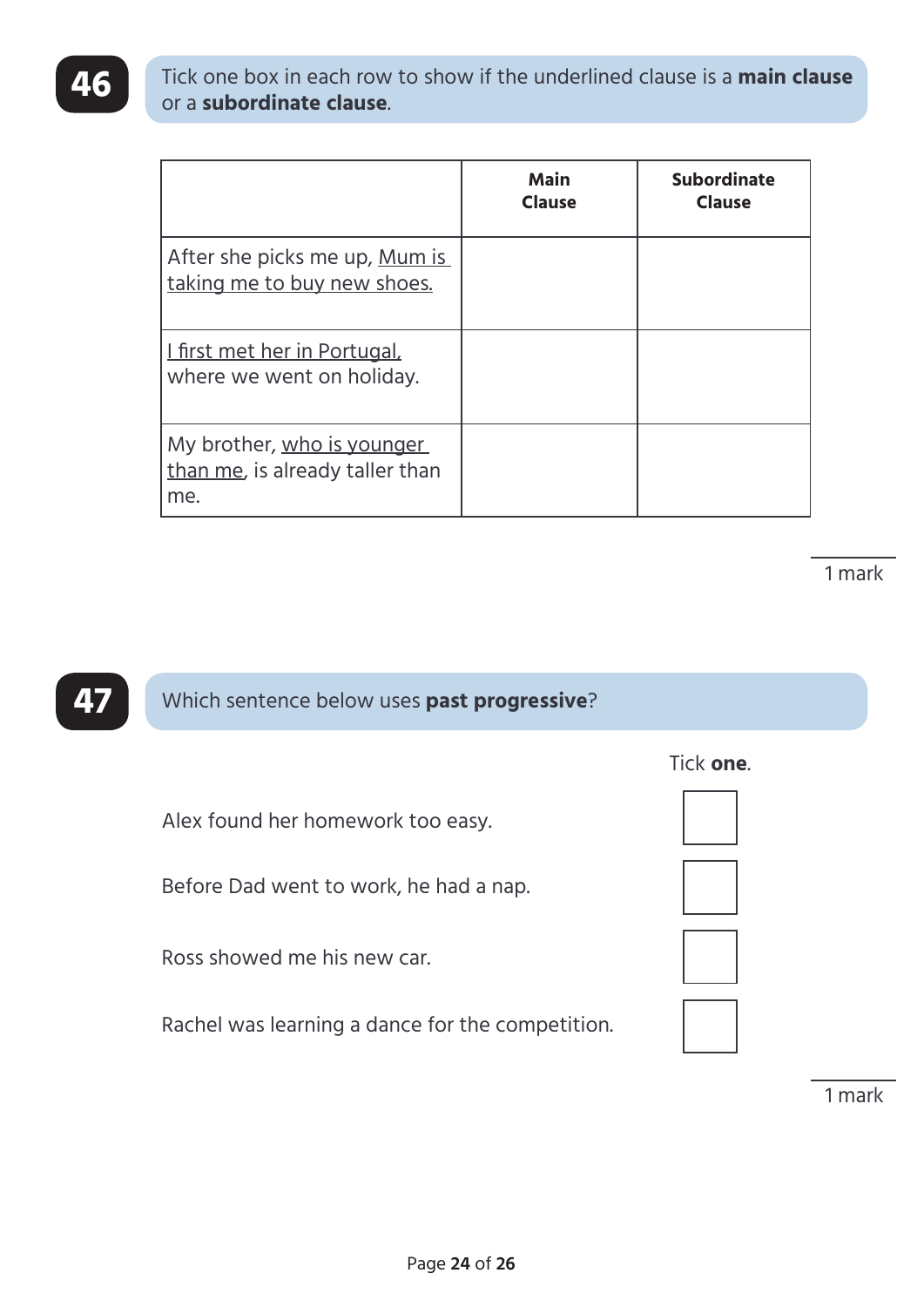### **48** Complete the sentences below, using the **simple past tense** of the verbs in the boxes.